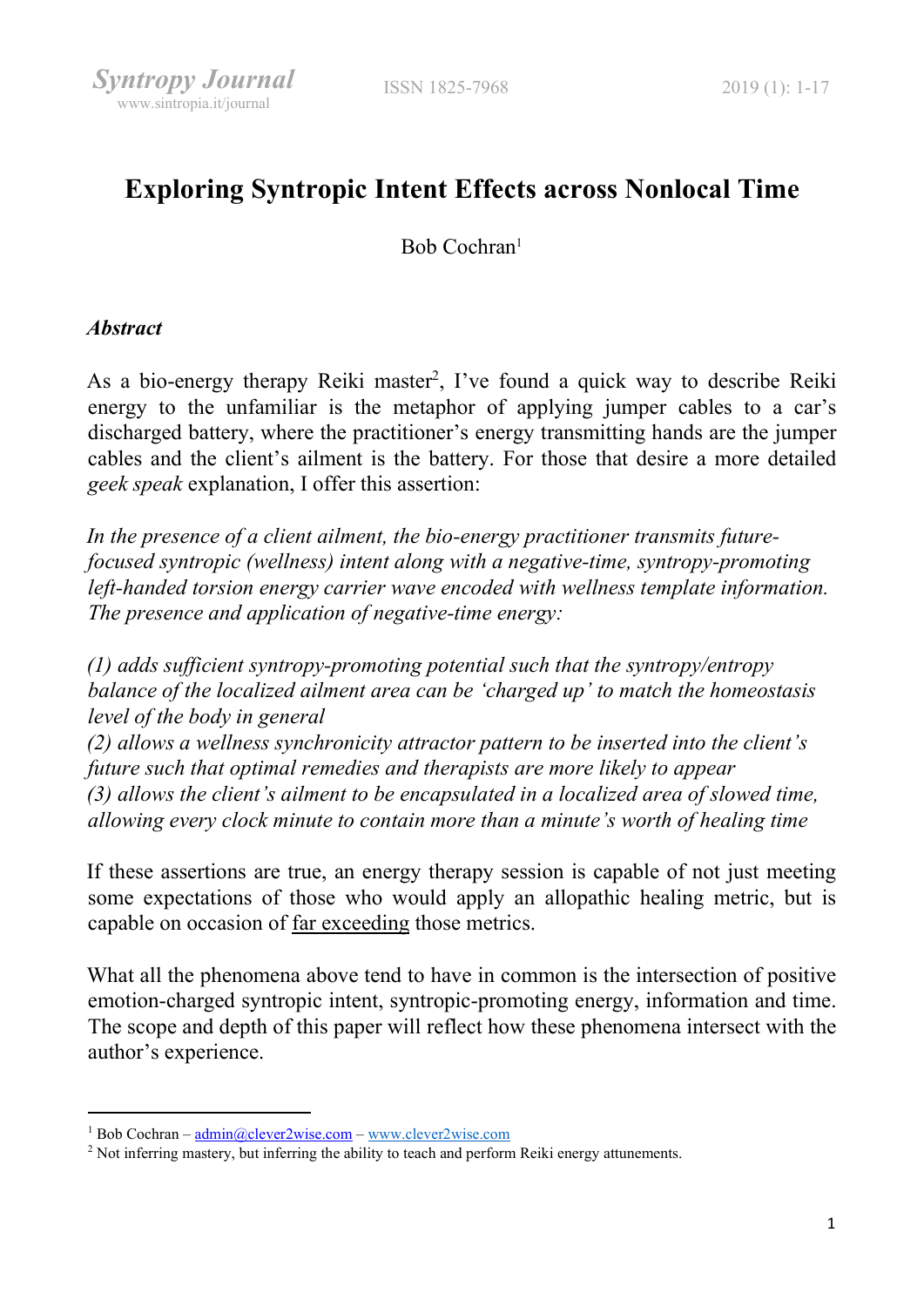

# **Introduction**

Over the last 30 years, my *left*-brain pursuits were consistent with the activities of a computer engineer and technology inventor<sup>3</sup>. Striving to maintain brain balance, my right-brained pursuits led me to practice multiple types of bio-energy therapy as a hobby. What started out as segregated areas quickly merged into a single area of investigation as I empirically discovered the potential of temporally local syntropic intent to activate temporally nonlocal syntropic energy and information transfers. This paper strives to provide working theories as to the mechanisms that would account for the author's experiences such as effecting nonlocal scanning/healing<sup>4</sup>, altering biometric recordings in the past, retrieving technology patent solutions from the future, receiving blessings or healings on credit from the future, bi-locations, etc.

### Time

In my experience, *time* has multiple dimensions. Time, the *noun*, infers the scope of the Akashic record within a holographic universe that, since time began, already contained a recording of every thought, word and event that has occurred or ever will occur, in every timeline and dimension.

Time, the verb, infers a directional vector that allows for the perception of time to progress in a forward or backwards manner.

As mentioned in another paper<sup>5</sup>, the  $E=mc^2$  (Mass IS Energy) equation so often attributed to Albert Einstein was published by at least three others before Einstein. Because the angular momentum of electrons was found to be nontrivial, Einstein modified the equation to allow for momentum  $(p)$ , resulting in this updated equation:

$$
E^2 = m^2 c^4 + p^2 c^2
$$

Because solving the equation for  $E$  now requires taking the square root of both sides, it infers a plus and minus solution. This, much to the chagrin of some scientists, predicted the existence of positive and negative versions of both matter and time. Since negative matter (antimatter) has since been verified, it lends support to the

<sup>&</sup>lt;sup>3</sup> Patents may be viewed here: https://preview.tinyurl.com/y3svs7jh

<sup>4</sup> I am not a medical professional. Any use of health related terms such as 'healing' are only from a layman's perspective.

<sup>5</sup> http://www.sintropia.it/journal/english/2018-eng-05.pdf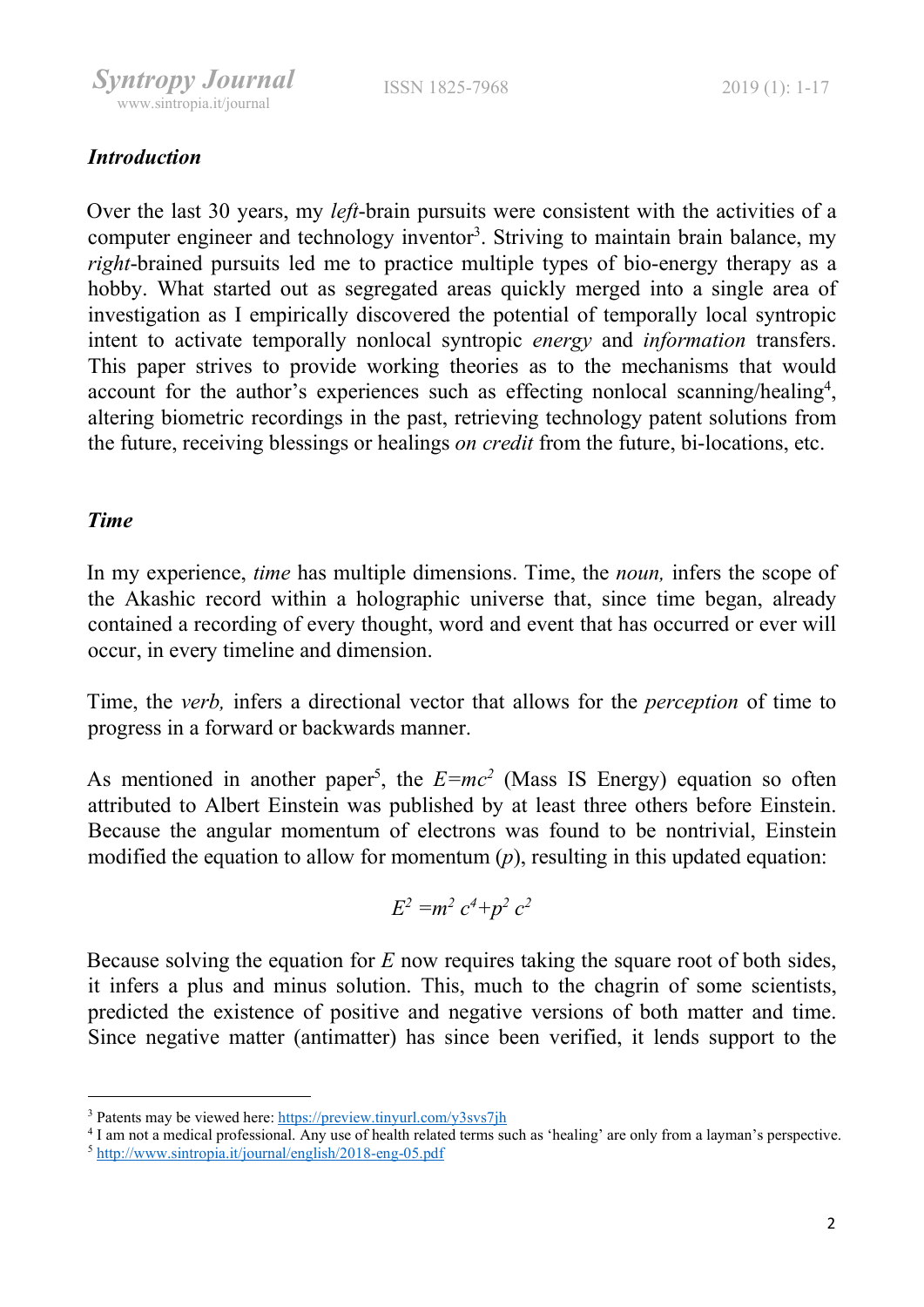notion that negative time also exists, which aligns with my own experiences in that I've:

- sent Reiki energy and information into the *past*
- accessed patentable information from the *future*
- witnessed positive effects *on credit* based on past/future blessings
- **•** sent Reiki energy and information into the *future*
- witnessed time-accelerated healing

## Homeostasis with imbalanced syntropy/entropy promoting energies

Entropy is the tendency for things to degrade to a lower level of order within the perception of forward moving time. For older humans, this tends to mean less and less physical robustness and ability until we die. Russian scientists such as Nikolia Kozyrev identified an entropy-promoting, forward-time-based subtle energy known as right-handed torsion that I assert is the dominant part of the body's syntropy/entropy homeostasis balance in the last half of our life. As we get older, perhaps we perceive time speeding up because that is the actual case in that the bubble of energy around our body is more forward-time energy dominant than our surroundings.

Syntropy (AKA negentropy) is the life-affirming tendency for things to improve to a higher level of order. For living things, this would be associated with periods of growth and robustness. Nikolia Kozyrev also identified a syntropy-promoting, negative-time subtle energy known as left-handed torsion that I assert is the dominant part of the body's syntropy/entropy homeostasis balance in the first half of our life, and is the energy emitted from the hands of an energy therapist. Kozyrev measured the ability of human consciousness to generate this type of energy, especially in the presence of an emotion. In fact, I assert that peaks in human emotion, such as during an emergency, are capable of generating negative time left-handed torsion waves. Perhaps our consciousness instinctively generates a cloud of life-affirming, time slowing energy to give us the best chance at survival during an accident or emergency.

The application of the same reverse-time energy may account for why one plant grows faster or one wound heals faster. I assert that the plant and wound are enjoying more than a normal amount of slowed-time growing or healing time within the same amount of clock time.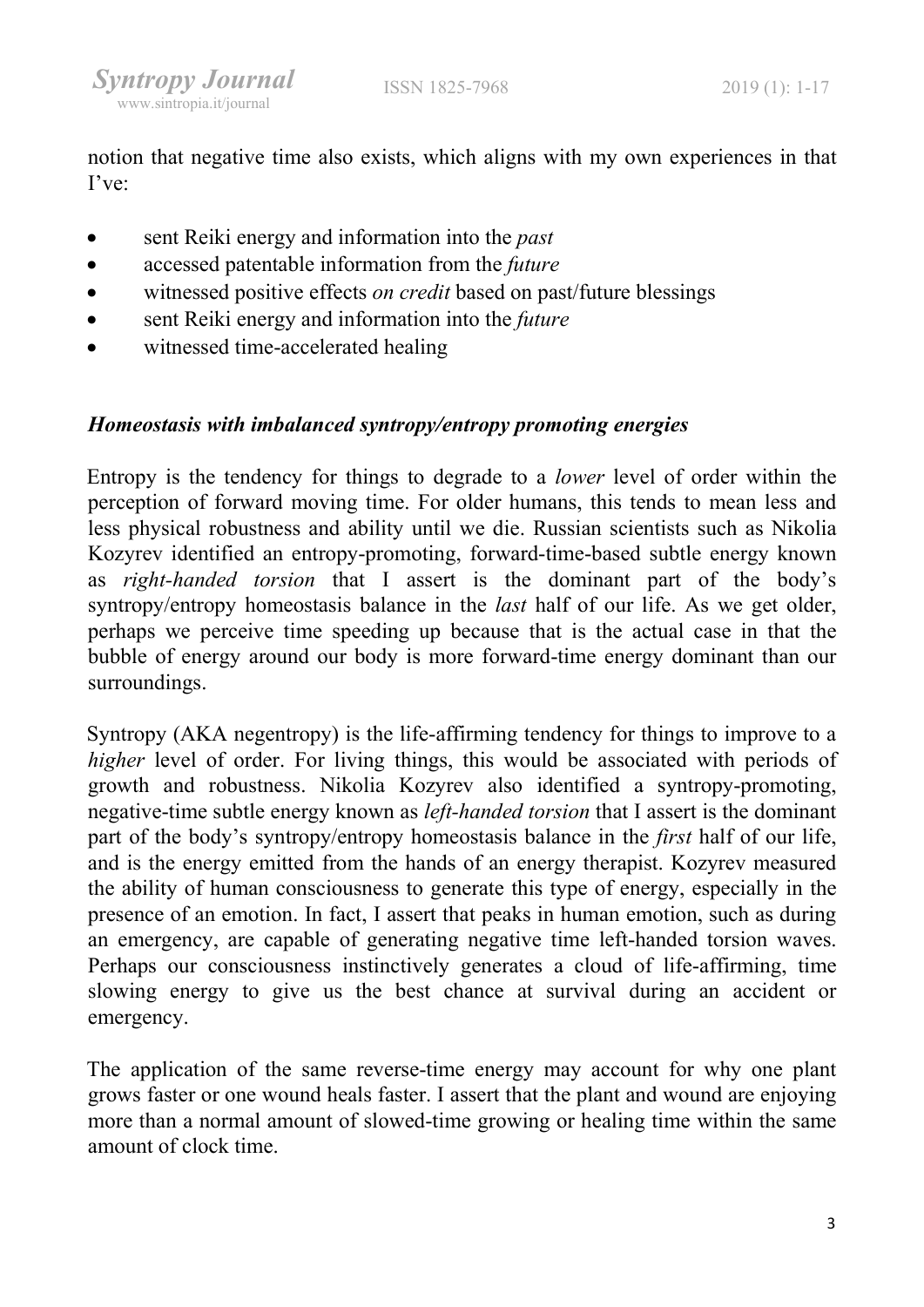Syntropy Journal www.sintropia.it/journal

When we are young, perhaps we perceive time crawling because that is the actual case in that the bubble of energy around our body is more negative-time energy dominant than our surroundings. The net effect of a localized bubble of negative time within a larger context of positive time may be *slowed* time. It would be interesting to place one, highly accurate atomic clock on the person of someone perceiving slowed or accelerated time and another clock elsewhere to see if their readouts diverge.

It's been said that an oak tree spends its first 200 years growing, and its last 200 years dying. Unlike the perfectly balanced yin/yang type diagram<sup>6</sup> shown in fig. 1 below, syntropy-promoting and entropy-promoting energies are normally slightly imbalanced in the homeostasis of a living system.



Fig. 1

In the case of the oak tree, syntropy-promoting energy dominates the homeostasis balance for the *first* half of its life and *entropy*-promoting energy dominates its homeostasis balance for the last half of its life. Humans tend to exhibit mental homeostasis that tips from *syntropy*-dominant (growth) to *entropy*-dominant (decline) around age 27. Likewise, human physical homeostasis tends to tip from syntropydominant (growth) to entropy-dominant (decline) around age 50.

When an energy practitioner's client has a health issue, my assertion is that the energy in and around a client's ailment is more entropy-dominant (an excess of righthand torsion energy) than the homeostasis energy balance of the rest of the body, implying that the area of the ailment may be more time-forward, or more close to the person's moment of death than the rest of the body. Thus, the application of negativetime left-handed torsion energy to the localized ailment area by way of Reiki, Qigong

<sup>&</sup>lt;sup>6</sup> Borrowed with thanks from this Ulisse Di Corpo paper: http://www.sintropia.it/journal/english/2018-eng-05.pdf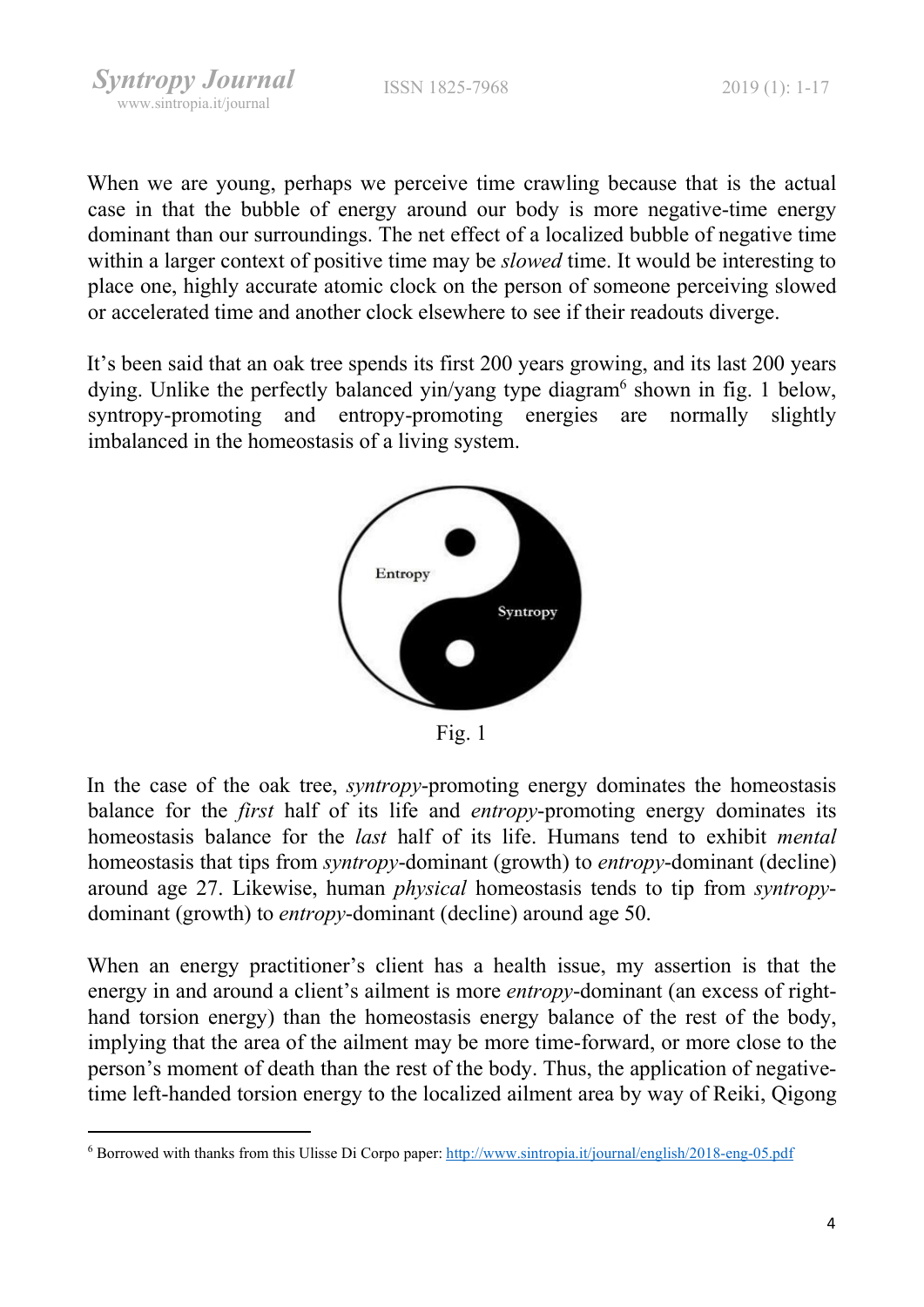hands, etc. can counter the localized time-forward nature of the ailment area until its energy balance matches that of the rest of the body, creating an environment in which the ailment may no longer stay.

### No time like the present

One commonality I've encountered in multiple types of bio-energy therapy is a practitioner visualization involving angular momentum. My assertion is that these visualizations, whether a spiral or circle, (besides entraining the brain towards a more healing conducive frequency) prompt the practitioner to stay in the *here and now*, allowing the energy sent to a local or nonlocal space-time client target to be maximized.

As asserted in one of my www.clever2wise.com blogs<sup>7</sup>, Life-Force Potentiality Units (LPUs) represent the energy available to all humans, but by way of two thought and emotion controlled valves, largely choked off by most.

The top valve shown in fig. 2 below illustrates how we can severely choke off our own, virtually unlimited free universal energy supply in a nonlinear way by our thoughts not being in the now.

The bottom valve also shown in fig. 2 below illustrates how we can further choke off the remaining free universal energy supply in a linear manner according to our current Attitude.

Notice that the two valves create a compounded choking effect. For instance, my model predicts that when mired in a past grievance, we have access to only 20% of 20% of 100% (Not-Now *Thoughts* and Critical *Attitude*), which is 0.2 x 0.2 x 1.0 or only 4% of the free universal energy available to us. I estimate that a 10% flow is the minimum for maintaining health, leaving little or nothing for manifesting goals. Thus, long term marinating in a grievance is predicted by my model to be unsustainable from a health, longevity and a goals perspective.

Since ~80% of our daily thoughts seem to oscillate between future concerns and being unappreciative about something in our past (the math for both cases would be  $0.2 \times 0.3 \times 1.0 = 0.06$ ) reducing our 100% potential fife-force flow to only 6%, which

<sup>7</sup> https://www.clever2wise.com/bob-s-blog/tag/lpu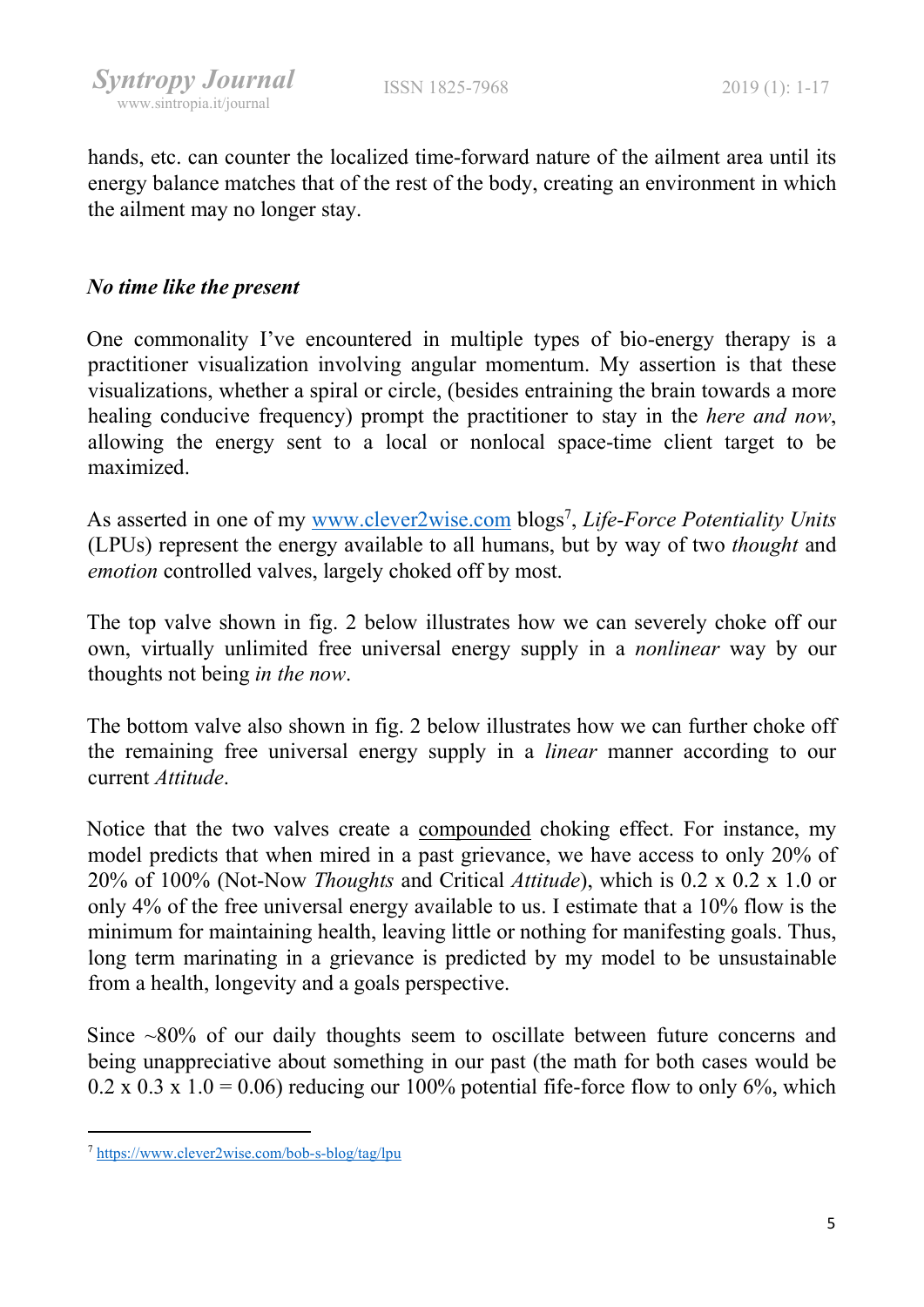Syntropy Journal www.sintropia.it/journal

ISSN 1825-7968 2019 (1): 1-17

in the long term would be debilitating if we never slept. We tend to be saved by spending perhaps 8 hours sleeping, in that time oriented neutral with attitude neutral would be 0.5 x 0.5 x 1.0 = 25%, or a rate of life-force energy input that may be ~400% of when we are wake. Taken together, the forward moving average may be enough to maintain health and manifest modest new challenges. It does not say much for our mental discipline and sovereignty of mind that we must go unconscious or asleep to experience our highest life-force energy flow of the day.

If we applied the math of this model to the social media saying "The more you  $\leq$  in the moment> thank life, the more life gives you to be thankful for", that equates to an highly potent energy flow of *In-the-Now* (100%) times Gratitude (80%), or a lifeforce potentiality energy flow of 80%, subtracting 10% for health maintenance still leaves a phenomenal 70% that life can use to manifest new reasons to be grateful. Thus, its more than a potentially annoying platitude, my model puts math behind it.



Since a circular or spiral angular momentum visualization prompts the energy therapy practitioner to be in the now (100%) if they can keep their attitude during an energy therapy session somewhere between gratitude (80%) and ecstatic (100%) the two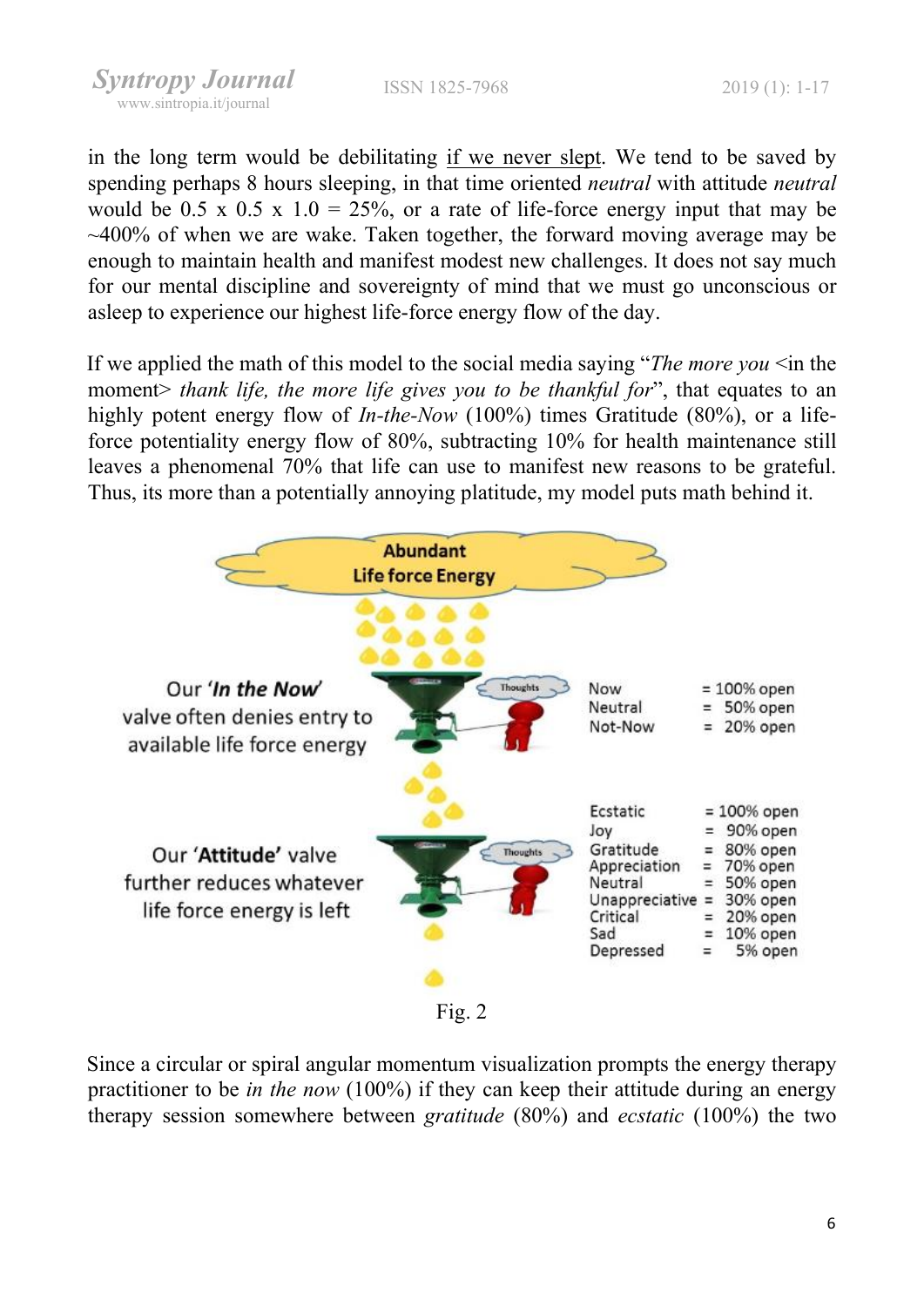numbers multiplied together imply a flow of free universal energy of 80-100% of what is possible, to be directed on behalf of the client.

When it comes to an energy practitioner employing positive emotion empowered, syntropic-promoting intent for activating syntropic left-hand torsion energy, sovereignty of mind can (according to my model) allow up to 20 times more energy to be at the practitioner's disposal than the past-grievance example. This energy may be employed for the purpose of personal or client mental/physical/emotional repair, goal manifesting, or placing helpful attractor patterns in local or nonlocal time.

In the laboratory of my own life, I've placed a '*thank you universe'* mantra in the gap between my thoughts for years. Wherever my energy flow was before that point, this mantra causes it to temporarily shift to Now Thought (100%) of Gratitude Attitude (80%) for a combined energy flow of 80% of optimal. This has caused my typical forward moving average energy level to be significantly greater than before. The efficacy of this has been demonstrated by the impressive number of 'swing for the fences' goals that have materialized in my life since beginning this mantra practice.

## Energy, information and time dilation from a reiki hand

Per this<sup>8</sup> scientific study, energy therapists emit from their hands intention-controlled, client customized bio-photon energy and information in the 200-750 nm wavelength.

The 200-400 nm part of the electromagnetic spectrum represents ultraviolet light. Beyond the bio-photon energy delivered to the client (<100 photons per second per hand sq. cm that can be increased by up to 600% through intention), health reprogramming information is also likely delivered. How much information? Even if the therapist's intention succeeds in only a slight (0.0001%) modulation of the ultraviolet light coming from their hands, that would still enable an 800 MHz bandwidth wellness template data transmission, equivalent to 160 simultaneous TV broadcasts.

This establishes that some type of information encoded energy is likely delivered to the client by way of Reiki, Qigong, etc. hands. My assertion is that the energy (activated via positive emotion-charged syntropic intent) is of the negative-time lefthanded torsion type and the transmitted information is both a wellness synchronicity

<sup>8</sup> http://cosmosandhistory.org/index.php/journal/article/viewFile/608/1027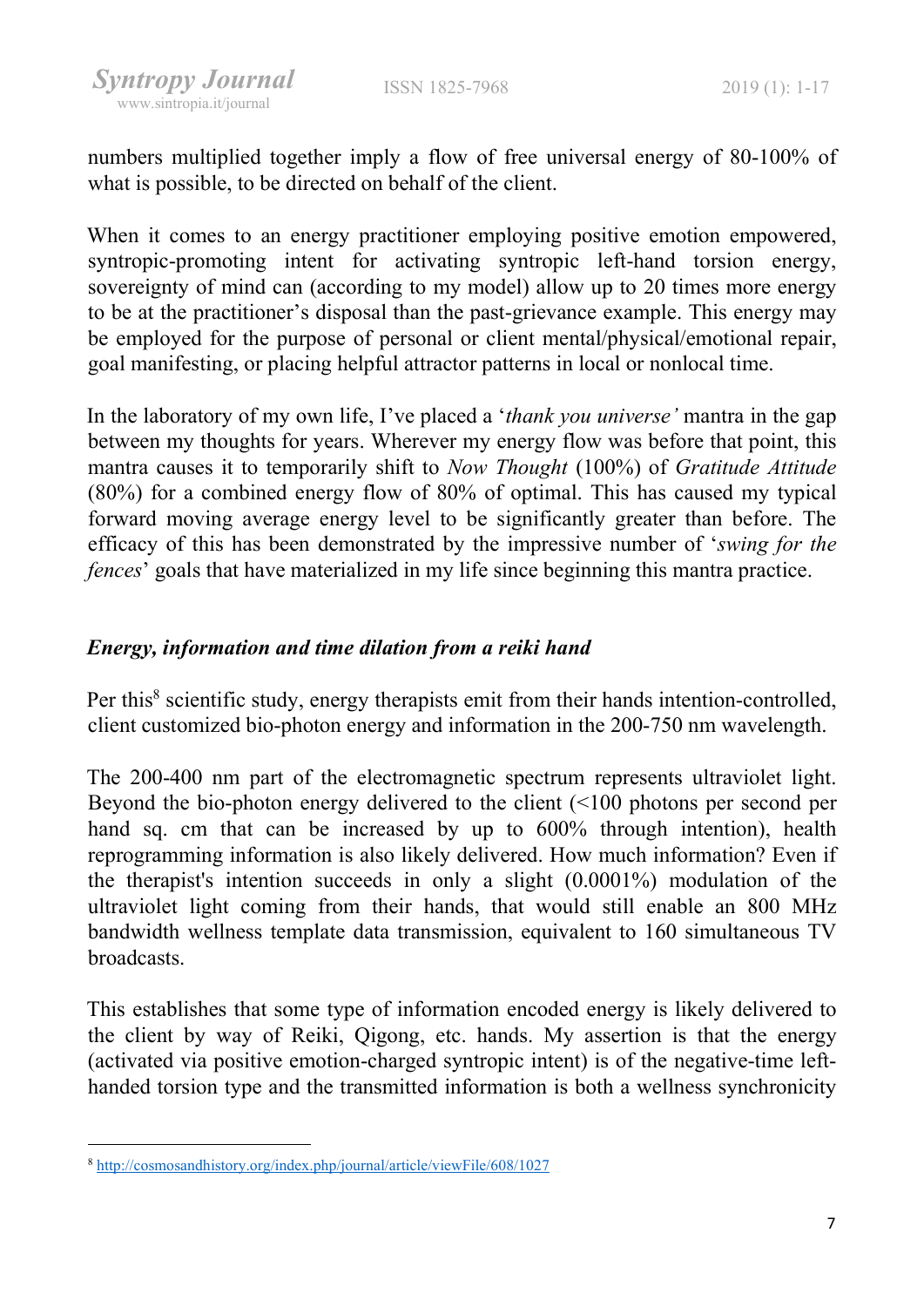attractor pattern and a wellness template. In the individualized checklists below, some common aspects may become apparent while others vary.

# Sending reiki energy and information into the past

- $\checkmark$  positive emotion-charged syntropic intent
- $\checkmark$  syntropic-promoting energy
- $\checkmark$  information
- $\checkmark$  nonlocal (past) time

A scientific study<sup>9</sup> included two experiments that involved wiring up a group of volunteers in Nevada with medical instruments to record biometrics such as brain waves, pulse, etc. A first experiment consisted of people sending healing intentions to volunteers from 200 meters away. The volunteers registered a significant change in their breathing rate and galvanic skin resistance.

The second experiment asked remote energy healers in Brazil (~6000 miles away) to attempt to alter the previously recorded biometrics of volunteers. The fact that they succeeded in altering the recordings of volunteer's fingertip blood volume and galvanic skin response was not necessarily new science. The fact that healers were asked to send energy two months into the past, and succeeded in altering two-monthold medical recordings, was more novel.

Intrigued by this study, I decided to replicate it on myself, but with a twist in that I was both the energy sender and receiver. Having wired myself up to simultaneously record brain waves, galvanic skin response, eye blinks, pulse, respiration and skin temperature, I sat quietly and recorded those biometrics for three consecutive 5 minute periods (15 min. total). In order to not collapse the wave function to lock in the reality of the recorded content, I did not look at the recordings until later.

I then recorded a second session, intending to send Reiki energy (including a nose tickle) by way of a surrogate teddy bear to myself in the past, to only the middle 5 min. part of that 15-min. session. This allowed for a 5-min. control period on either side of the targeted 5-min. period. When it was all over, I finally looked through the recordings of the first session for any artifacts that were unique to only the middle 5 min. Reiki receiving section. I found several.

<sup>9</sup> https://preview.tinyurl.com/y3ekjk7z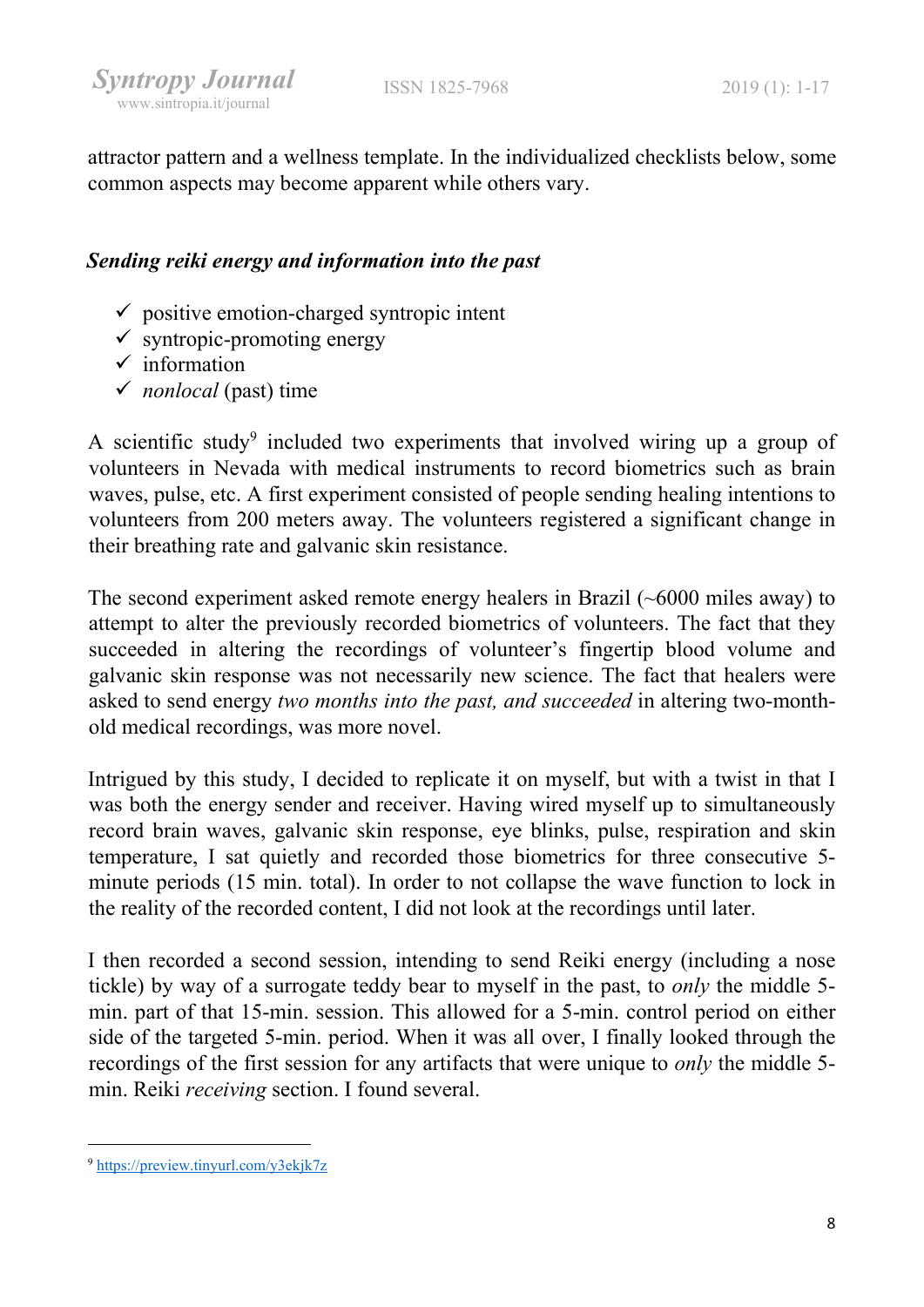During only the target period:

- my delta brain waves had their highest spike and my theta brain waves had their lowest maximum for the entire 15-min period
- the sent nose tickle was received/noted back in time, and correlated with changes recorded in my delta and theta brain waves
- my Heart Rate Variability went to its lowest point for the entire 15-min period
- the extremes of my respiration inhalation and exhalation jointly shifted down more than 20% only during that middle 5-min. period

In other words, one could make a case that at least in this anecdotal test, I was able to recreate results in support of the Brazil 'sending and recording energy backwards in time' experiment. However, since I was both the sender and receiver, it's possible that my experiment actually pushed the boundaries of science forward.

# Accessing patentable information from the future

- $\checkmark$  positive emotion-charged syntropic intent
- $\checkmark$  localized attractor pattern placement for information retrieval
- $\checkmark$  *nonlocal* time and space
- $\checkmark$  altered future?

Experiments within the laboratory of my own life have included accessing actionable and patentable information from the future. As a Computer Technology Futures Architect working for a Silicon Valley tech giant, one of my challenges was to find solutions to technology problems that had thus far stymied the entire global industry. My approach to generating a local time attractor pattern for accessing future-based patentable information was to think to myself during meditation something to this effect:

"Although this currently appears to be an unsolvable problem, there will be a point in the future where the solution is obvious. As my mind travels to that time, I am grateful to know that the obvious solution is …"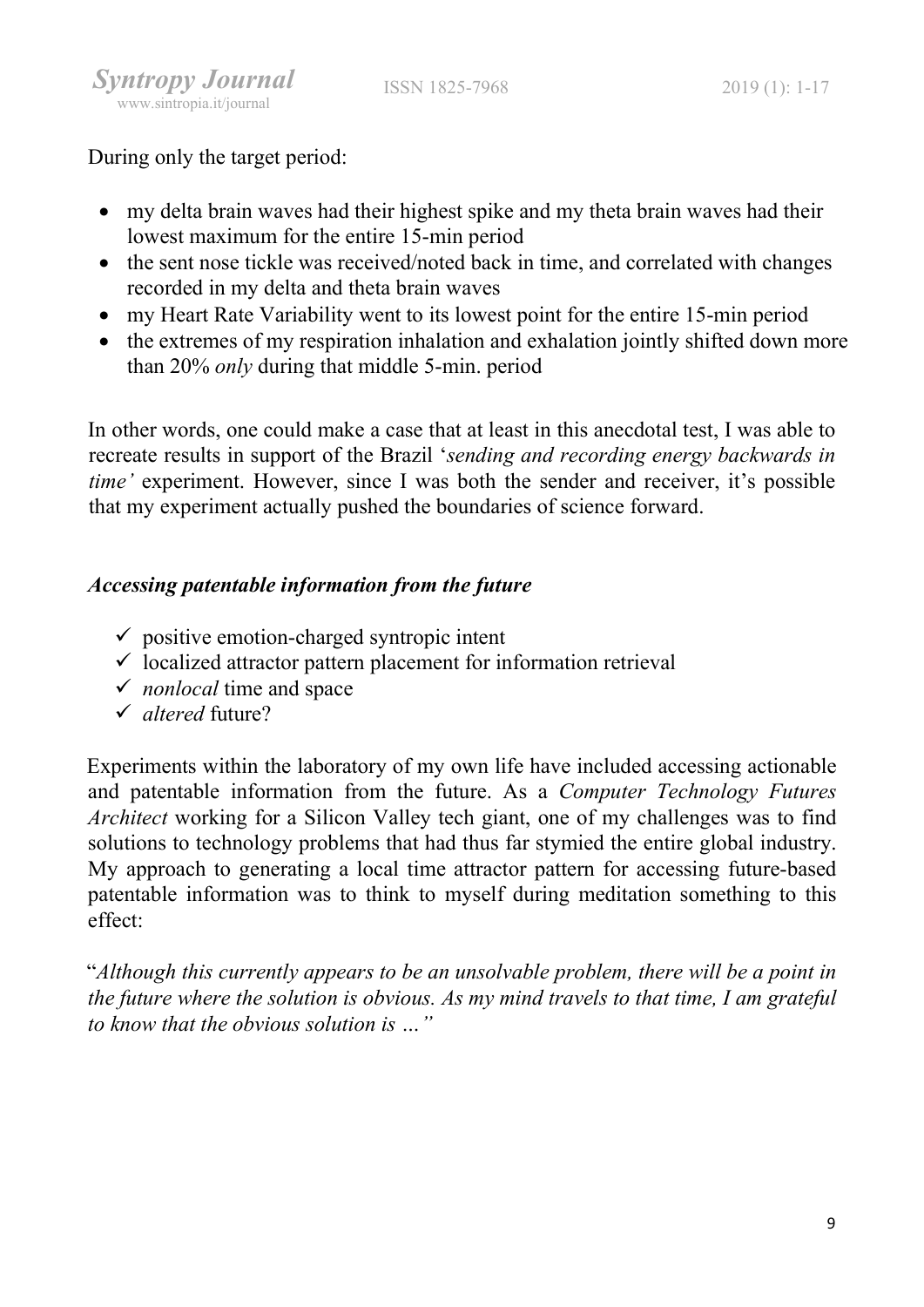In that my name is now associated with  $\sim$ 34 technology patents<sup>10</sup>, I would have to judge my experiment in accessing actionable information from the future via positive emotion-charged syntropic intent to be a success.

What I'm describing differs from the Mandela Effect, where people claim to remember details from an alternate past. It also differs from how my sister momentarily<sup>11</sup> experienced an alternate present.

Since ideas build upon ideas, accessing and publishing a future idea in the present allows new ideas to be built on top sooner than in the original future timeline. By the time we get to the point in time where the idea was originally going to first exist, new ideas will have likely progressed beyond that idea. Thus: Accessing knowledge from the future may increase the amount of knowledge available in the future.

Since repeatedly accessing future knowledge could cause knowledge to increase geometrically, and knowledge currently is increasing geometrically, perhaps we access future knowledge more than we appreciate? As opposed to the Quantum Zeno Effect, where observing something in the present has the potential to collapse the wave function to lock it into reality, observing the future may change what future there is to observe. Someone has likely already coined a term for this, but until I discover it, I'll refer to it as the 'Cochran Effect'.

### Contemporary healing effects on credit based on future prayers

- $\checkmark$  positive emotion-charged syntropic intent
- $\checkmark$  syntropic-promoting energy
- $\checkmark$  information
- $\checkmark$  nonlocal time and space

In a study<sup>12</sup> of 3393 hospital patients diagnosed with life threatening sepsis, prayer was associated with over 100 patients surviving and leaving through the front door when statistically, they should have left the hospital though the morgue door. As just a prayer-and-healing study, this would not have broken new ground. This study was

<sup>10</sup> Patents may be viewed here: https://preview.tinyurl.com/y3svs7jh

 $11$  Meditating in a chair near the end of a weeklong retreat, my sister opened her eyes to notice that the room décor had completely changed, her clothing had changed and the notebook/pen on her lap had changed. If she had stood up and walked around, the Quantum Zeno Effect suggests she may have locked into that alternate reality. Instead, she resumed her eyes closed meditation. The next time she opened her eyes, everything had switched back to normal.

<sup>12</sup> https://www.bmj.com/content/323/7327/1450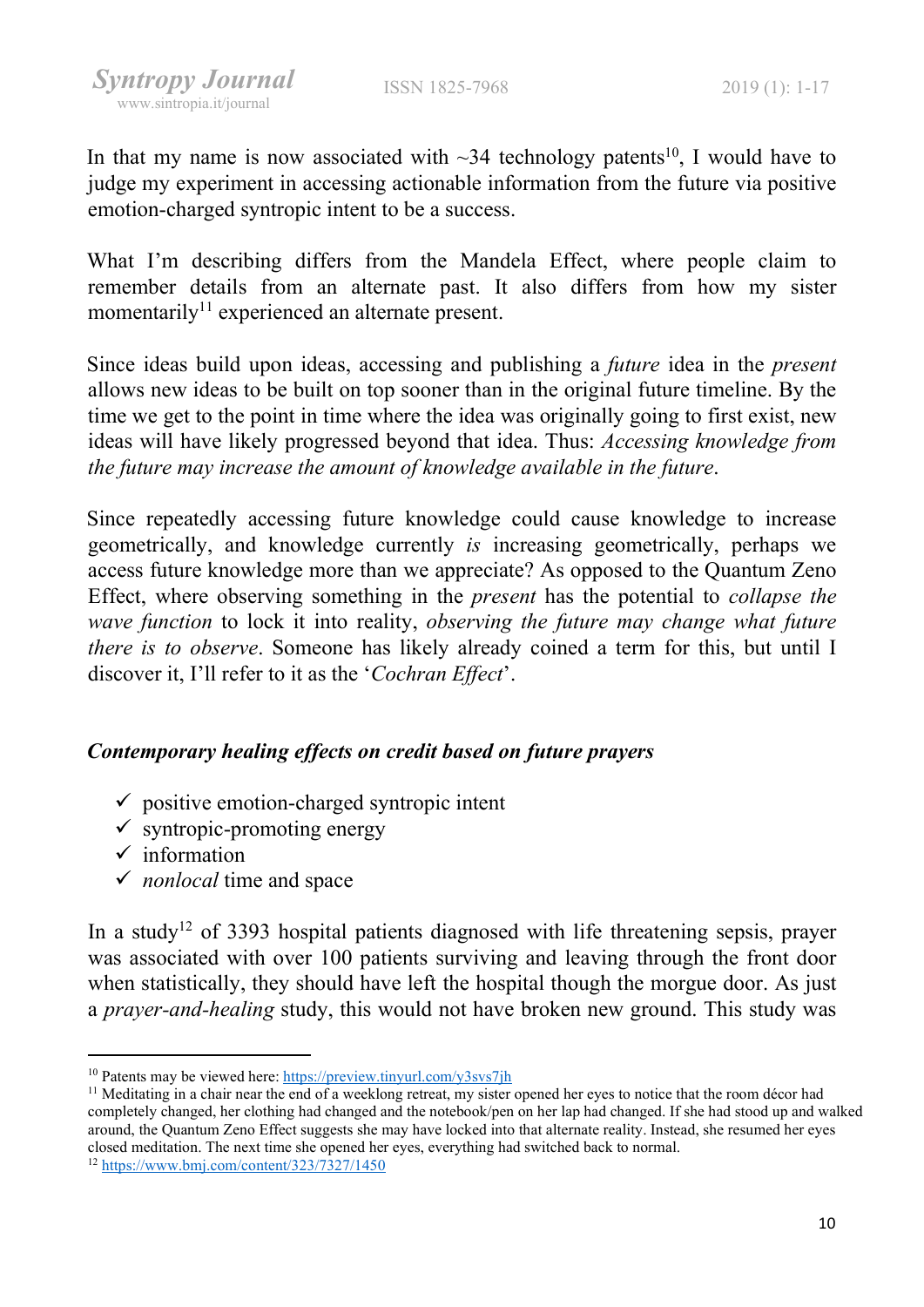different in that the prayers did not occur until 4-10 years *after* the patients had left the hospital one way or another. The study demonstrated the universe's ability to look across time, know that a patient would eventually be prayed for, and facilitate precausal healing on credit, so to speak.

### A crowd sourced blessing (today, and on credit) co-op experiment

- $\checkmark$  positive emotion-charged syntropic intent
- $\checkmark$  syntropic-promoting energy
- $\checkmark$  information
- $\checkmark$  local and nonlocal time and space

As the sepsis experiment demonstrates, all time is now and it's possible for blessings to be received on credit, well before the catalyzing blessing are sent. Based on that, I've been running (for a few years) a crowd sourced experiment at www.clever2wise.com to see if participants in a Blessings  $Co$ -op<sup>13</sup> would receive an inordinate amount of blessings in an *inordinately* short amount of time based on helpful synchronicities triggered by blessings from study participants in the past, present and future. No money is involved. All that's asked of participants is that they (1) send a blessing once or more times per day to those who *are*, or who at some point have been, or will be involved in the experiment and (2) report back when something significantly positive occurs in their life.

To this point, those that have signed up to participate in this modest experiment can be enumerated in only double digits. That said, the number that have actively participated by reporting the blessings in their life can likely be enumerated in a single digit.

The biggest problem has been massive and chronic underreporting from participants. I attribute this partly to a misunderstanding about the study requesting the reporting of blessings correlated with participating in the experiment as opposed to blessings seemingly *caused* by participating. Blessings that were significant and *unplanned* have only occasionally been reported, assuming that participation may have caused it to occur. Blessings that may have been previously planned and merely correlated with experiment participation were most often erroneously not reported. Participants failed to grasp that even if they had planned that vacation, promotion, new car, etc.

<sup>13</sup> Join the free Blessings Co-op experiment at www.clever2wise.com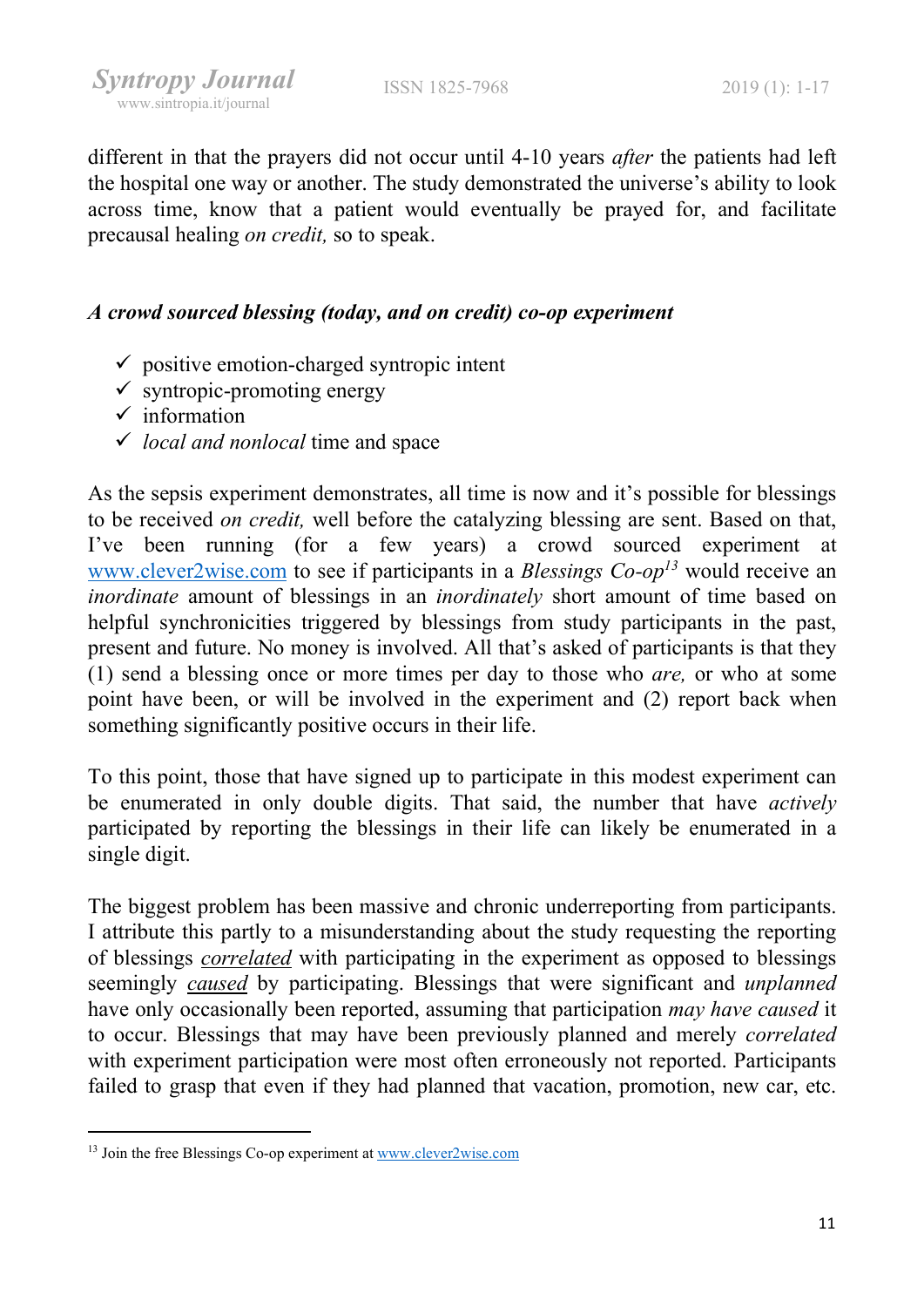years before joining the experiment, the universe knew even then that they would eventually join the experiment and may have blessed them *on credit* by giving them the original idea and arranging the necessary synchronicities to allow it to occur.

That said, the biggest delight has been the results I could track by way of minimal reporting and being close enough to follow the lives of some participants. It is my impression that I've definitely seen an inordinate amount of blessings delivered causally or precausally in an inordinately small span of time based on blessings that were *already* sent in the past, are *now* being sent in the present, or *will be* sent in the future.

For instance, one participant:

- who was irreparably stalled in a bid for an advanced degree now has her PhD
- went from needing to work 60hr. weeks with significant debt to being debt free and having no financial need to work
- was treated to an all-expenses paid Alaskan land/sea cruise
- subject to life-threatening anaphylactic throat swelling survived being brought back from the dead multiple times in a hospital ER and then healed from massive CPR bruising in record time
- received an insurance check that was  $\sim$  50% more than expected
- received a holiday miracle in being invited, after a 35-year estrangement, to her ex-husbands home for Christmas dinner
- after countless attempts over 50 years, was finally able to release a toxic grievance
- was able to vacation in 10 different countries since joining the experiment

Not bad, in that this represents only a fraction of the blessings experienced by *only* four early jointers in the experiment.

#### Sending reiki energy and information into the future

- $\checkmark$  positive emotion-charged syntropic intent
- $\checkmark$  syntropic-promoting energy sent into *nonlocal* time and space
- $\checkmark$  attractor pattern placement in *nonlocal* time and space
- $\checkmark$  information sent into *nonlocal* time and space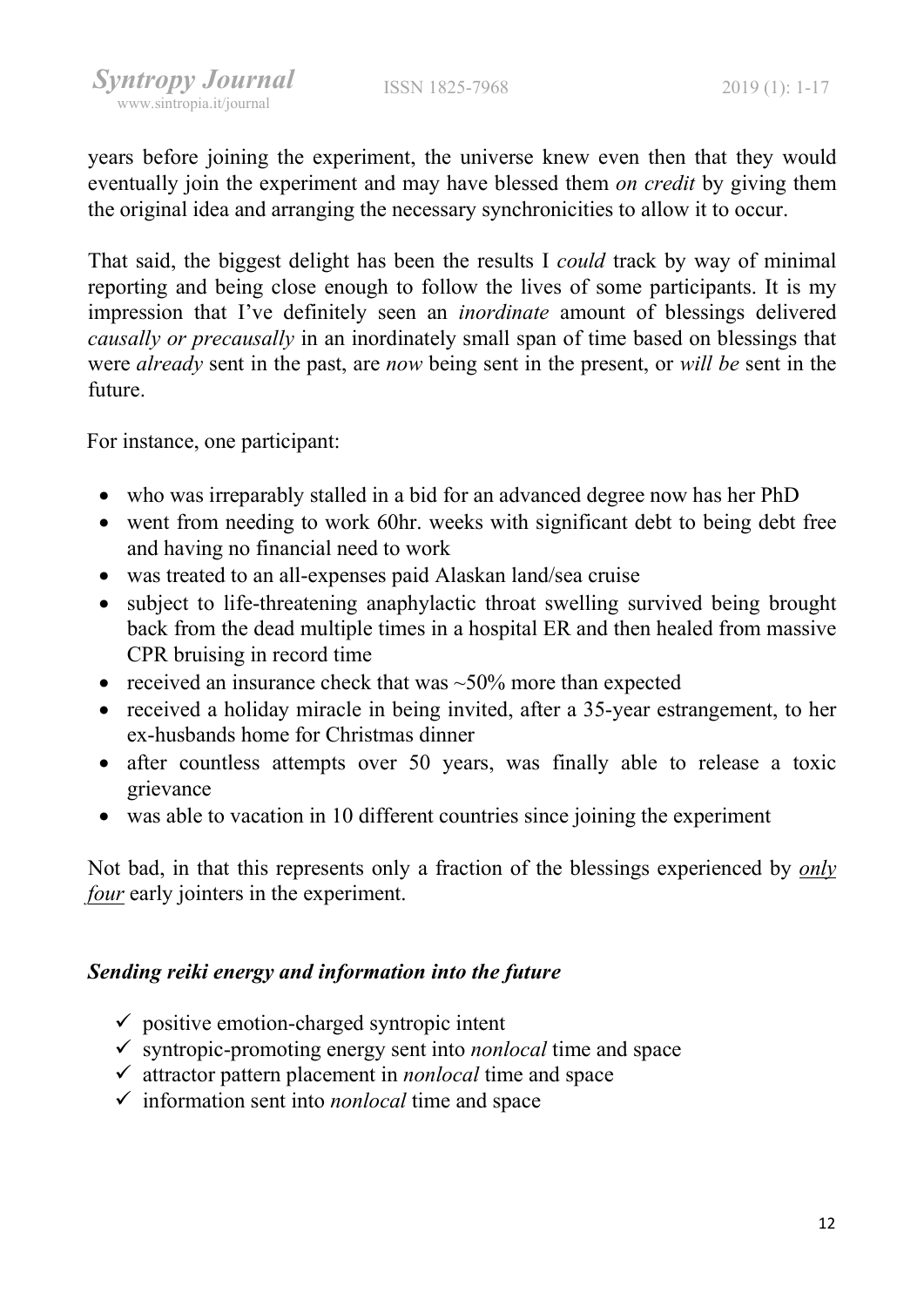When I or a client am planning a medical or dental procedure, I send into the future, energy along with a *best possible outcome* attractor field, scheduled to arrive *just at* the right time and place to promote a calming, analgesic effect and the best outcome. As both the sender and (later on in the dentist chair) receiver, I can attest to the efficacy of this practice.

### Accessing/sending information/energy in local/nonlocal space and local time

- $\checkmark$  positive emotion-charged syntropic intent
- $\checkmark$  syntropic-promoting energy delivered in *local* or *nonlocal* space
- $\checkmark$  accessing *local or nonlocal* information
- $\checkmark$  local time

When a Reiki client is on the table in local time and space, my bio-energy sensitive hands are capable of detecting normal and abnormal client energy cords, energy structures, energy clouds and chakra projections from a few feet away. This informs me as to where and how my time with the client might best be spent. After abnormal energy cords and clouds are removed from the client's biofield, Reiki-sending hands are successively moved to the body areas identified in my initial hand scan. Over the span of a normal 40-60 minute session, clients typically go to a very relaxed (if not asleep) place.

When a client in need of Reiki services is located at the current time but not in my current space, I perform similar services, except by way of a surrogate teddy bear. Once I have established an energetic equivalence connection between the client and the teddy bear, with positive emotion-charged syntropic intent, I am able to hand scan the client and send Reiki energy to the client by way of the same teddy bear as if they were in the room.

According to author/speaker David Wilcock, a photon sensitive meter can be placed in a light-tight box along with a secret object. When people successfully send their consciousness inside the box in an attempt to identify the secret object, the light meter registers the presence of their consciousness by way of a significant uptick in the normal level of background photons.

Likewise, when I've made a successful remote consciousness, energy and information connection with clients, they can often perceive it. When I've used this technique to treat hard to reach parts of my own body, I often sense the arrival of the Reiki energy which has sometimes been delayed by obstructions in my biofield.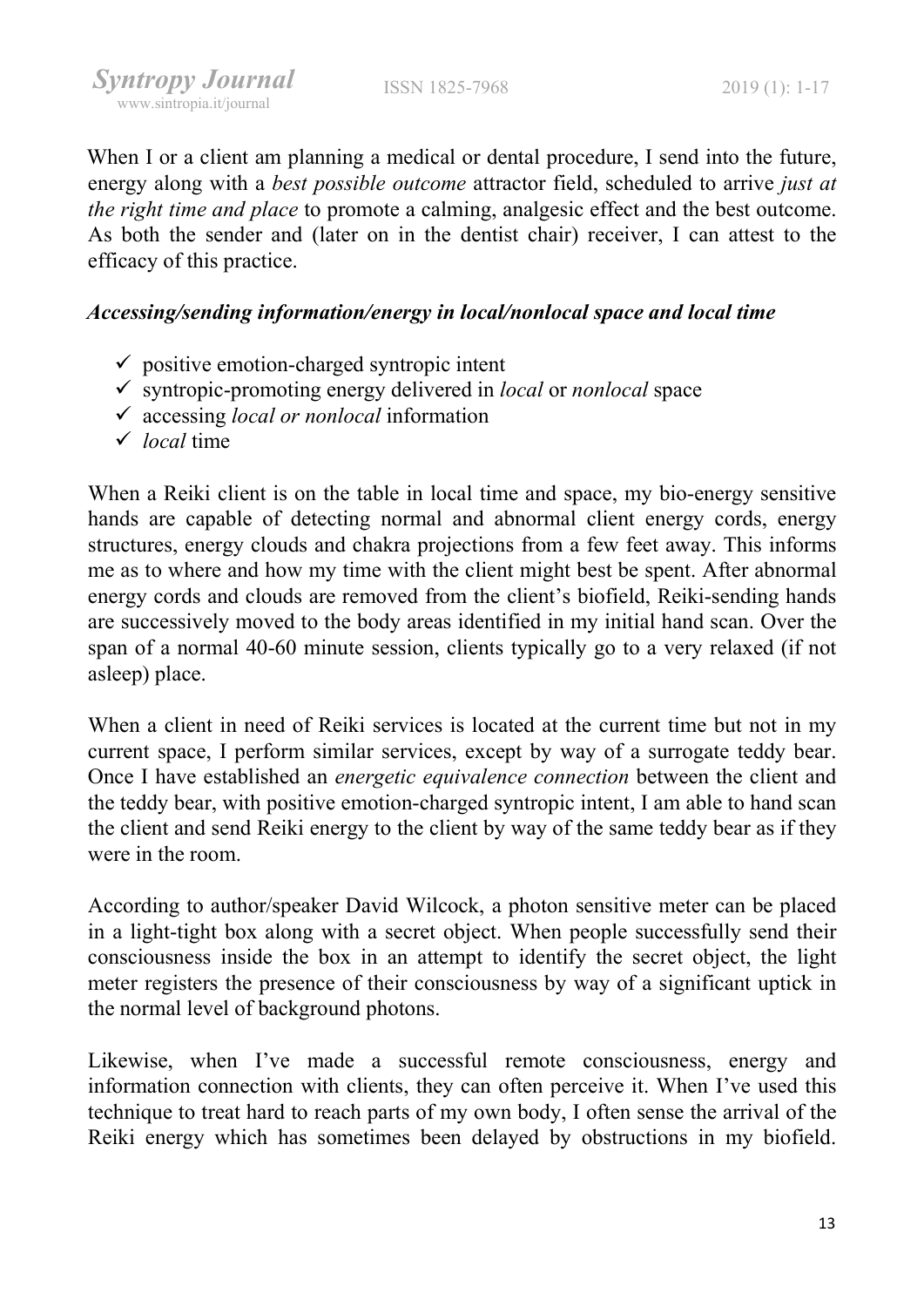Likewise, remote clients (and their pets) have reportedly being able to sense when my consciousness and Reiki energy started and stopped being active near them.

In an experiment to measure the energy involved with remote Reiki, I sent healing intent to the probiotic lactobacillus bacteria in a glass of yogurt that was wired up by remote sensor to the sensitive Bio-Well Gas Discharge Visualization device shown in Fig. 3. The effect of the remote Reiki, as shown in centijoules in fig. 4, was small but measurable – in this case, a  $\sim$  5.5% measured increase in the energy within the yogurt and a 58% decrease in standard deviation as measured by the Bio-Well device and calculated by its software application.



Fig. 3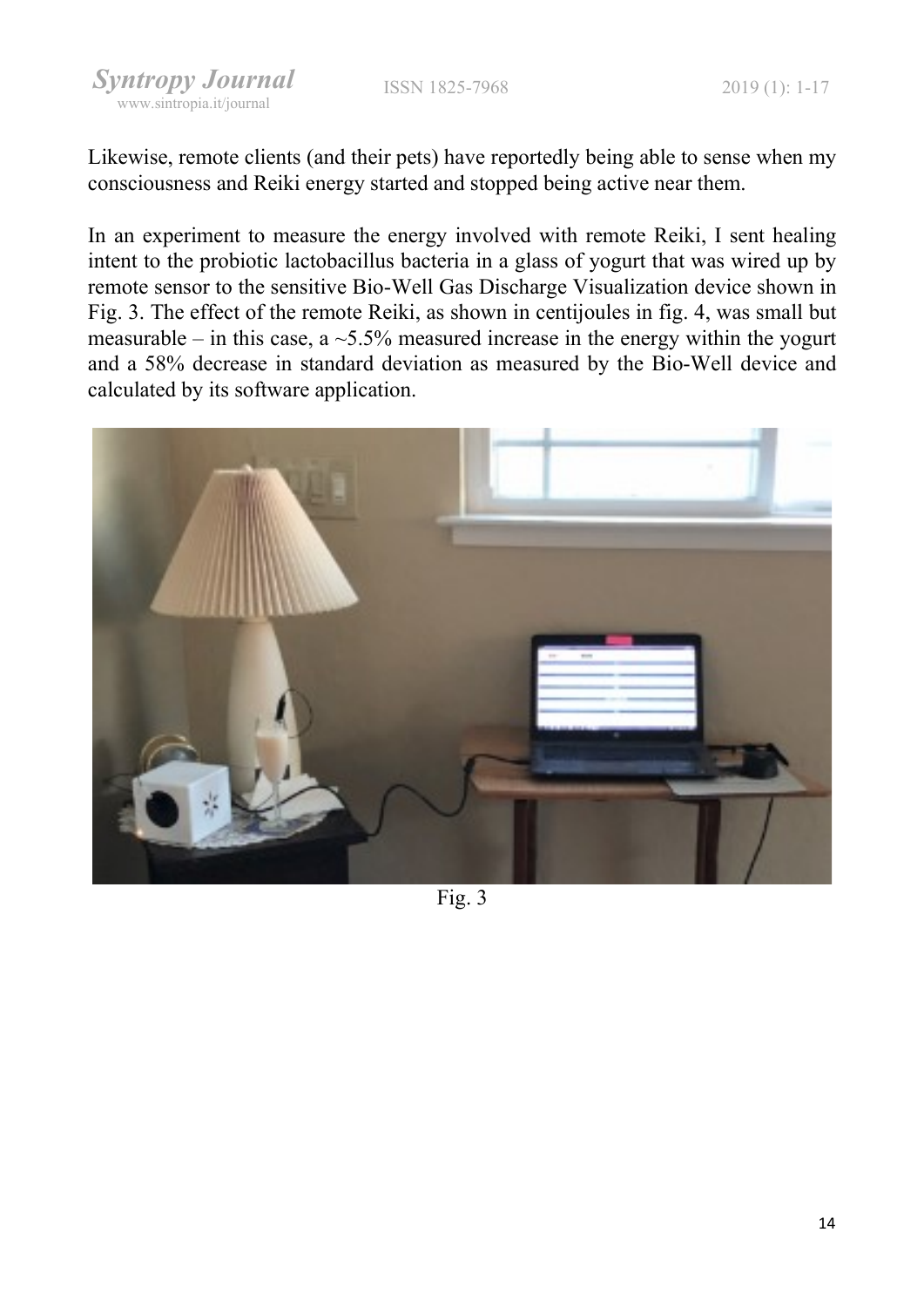

Fig. 4

As a separate experiment, notice in fig. 5 below that whole blood diluted in normal saline absorbs light in the blue and green portions of the visible light spectrum, which is why it appears red to our eyes. As a measurement of Reiki efficacy, I am attempting to first establish the normal progression of red blood cell hemolysis (rupturing) in the presence of a mildly unfriendly solution, and then measure how well local/remote syntropy promoting Reiki can prolong the life of the red blood cells as opposed to the normal entropy progression. This experiment is still underway.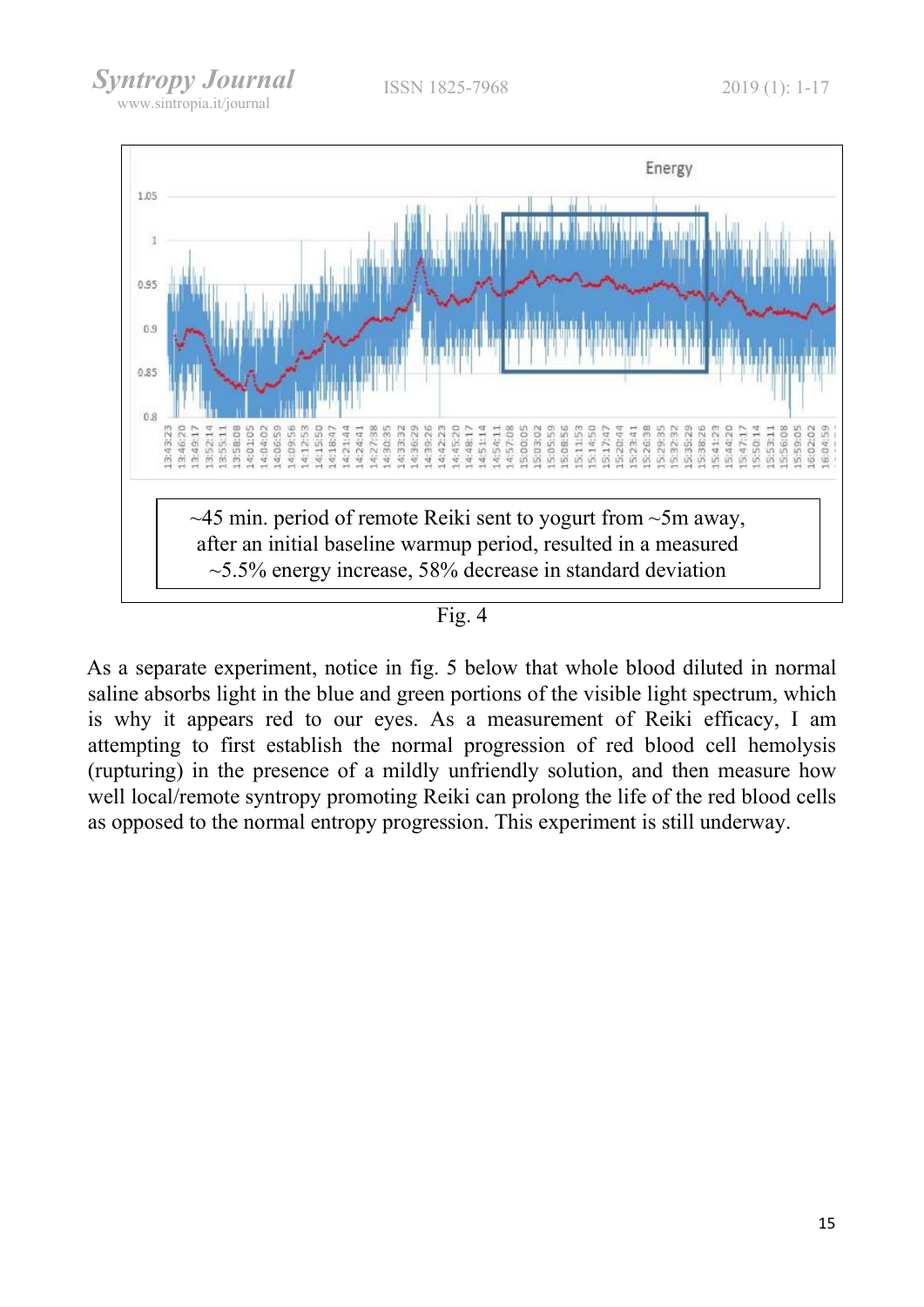Syntropy Journal www.sintropia.it/journal



### Unplanned bilocations

- $\checkmark$  subconscious positive emotion-charged syntropic intent
- $\checkmark$  attractor pattern information
- $\checkmark$  local in time, *nonlocal* in space

On three separate occasions, I've been informed after the fact that as I slept elsewhere, a facsimile of myself bilocated to manifest in the presence of someone I cared about. All three were people I was likely thinking about before going to sleep, without consciously planning to manifest in their presence. Thinking about them likely installed an attractor pattern that my astral body followed as I slept. In that one occasion involved me being asleep on a commercial aircraft at full substantial altitude and speed, its impressive that my astral body was apparently up to the challenge of exiting and re-entering a fast-moving target.

Each time, I had no memory of the interaction that others eventually described to me, although my actions seemed in line of something I would consciously say and do. All three instances involved some physical aspect of me checking in on those I cared about. One involved an aspect of me showing up during a heated argument and verbally suggesting calm.